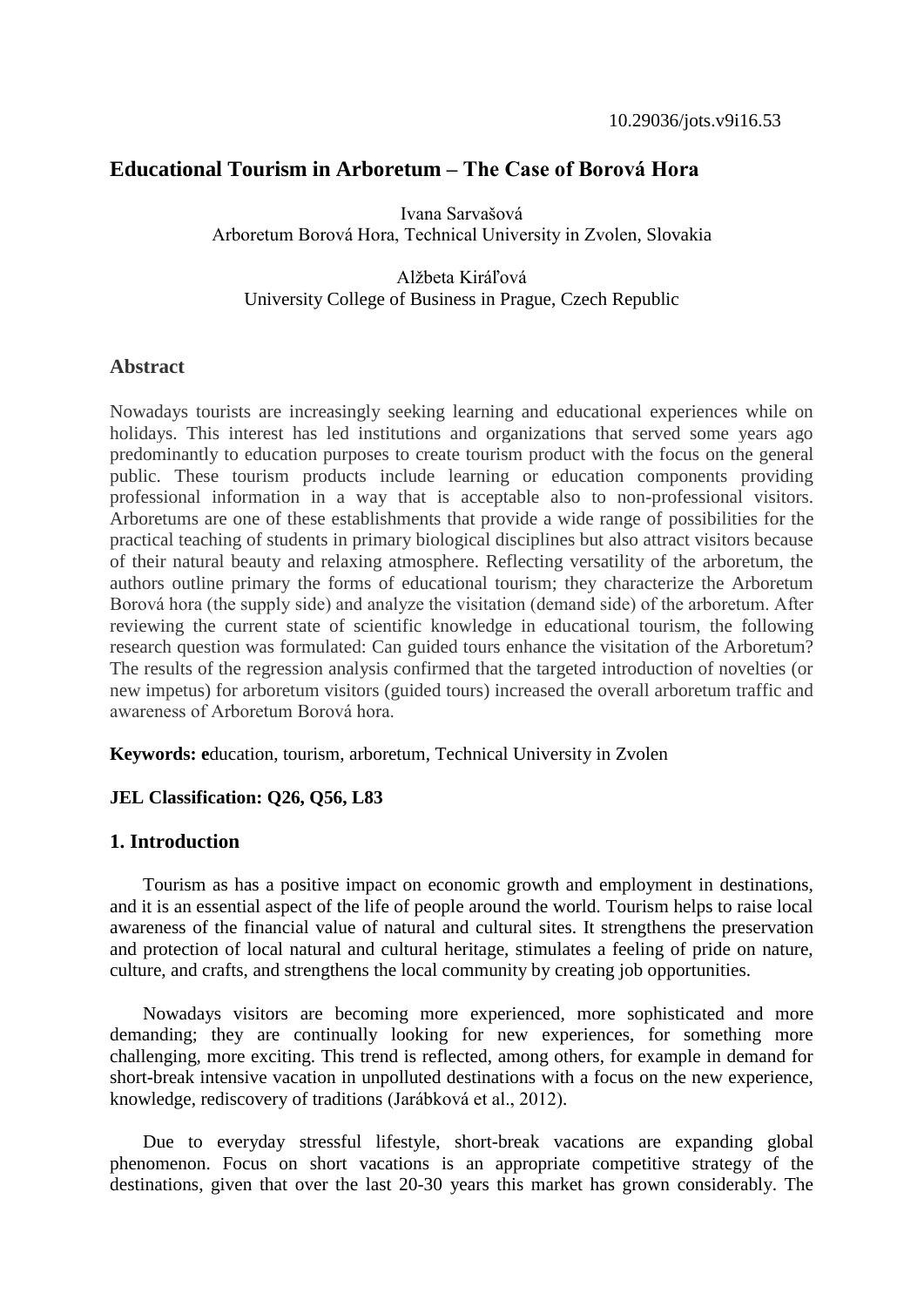short-break vacation is not planned long in advance, so the internet has become the primary source of information and reservation tool.

Globalization, the growth of tourism, changes in lifestyles, trends towards more flexibility and individualization has led to the development of the number of niches and special interest tourism, including educational tourism (Ritchie et al., 2003; Poon, 2003).

The history of educational tourism dates back to 17th century when it has existed in the form of the 'Grand Tour,' experience in the education of aristocratic males (see, e.g., Feifer, 1985; Gibson, 1998; Holdnak & Holland, 1996; Swarbrooke & Horner, 2007). Despite its history, there is still a gap in research and discussions about educational tourism (Williams, 2010).

Travel for study or acquiring educational services is referred to as educational tourism (Abubaker, et al., 2014). It involves learning experience that requires the active participation of the educational tourists (Pitman, et al., 2010; Packer, 2006).

Educational tourism can vary from a half-day visit to a natural site to a study program undertaken in a foreign country (Poon, 1993).

Bodger (1998, p. 28) argues that educational tourism refers to traveling in groups with "the primary purpose of engaging in a learning experience directly related to the location." Ritchie (2009) states that participants in educational tourism either stays in the destination overnight or undertake an excursion with education and learning as a primary or secondary part of their trip. This statement allows viewing educational tourism not just as a travel arrangement made for scholars, but also for general public. He added that traveling enhanced by the cultural motivation incorporate also learning an element, desire for finding novelty, and education. GWA Training Brokers (2010) characterize educational tourism as a "travel for formal or informal education and lifelong learning in unique natural, historical & multicultural environments. It refers to any tourism program or product offering in which participants travel to a location with the primary purpose of engaging in a learning experience. It benefits the local economy and enhances the general population at the same time as educating and enriching the lives of the individuals who participate in these programs." According to Canadian EduTourism Association Cooperative (CETA, 2010) educational tourism is travel undertaken by an individual to a unique location for formal or informal learning in various forms such as work experience, training in a new language, culinary training, medical tourism, cultural tours, and professional development. Sayre and King (2010) add that school and university trips, as well as specialty camps, are also educational travel. Ritchie, Carr, and Cooper (2003) widen the purposes of the educational travel saying that education can be a primary or secondary purpose for the destination visit and include general educational tourism, adult study tours, international and domestic university and school students' travel, language schools, school excursions and exchange programs. Patterson (2006) considers educational tourism as travel with a learning experience.

Ritchie et al. (2003), Pitman, Broomhall and Mcewan (2010, p. 220) state that tourists in educational tourism are motivated by a desire or need to learn; this is typical especially for adults. It refers specifically to "organized recreational tours (usually commercial), aimed at the general public (as distinct from, for example, for-credit study tours for students) which promote an intentional and structured learning experience as a key component. This learning component is explicit, and core, to the delivery of the product."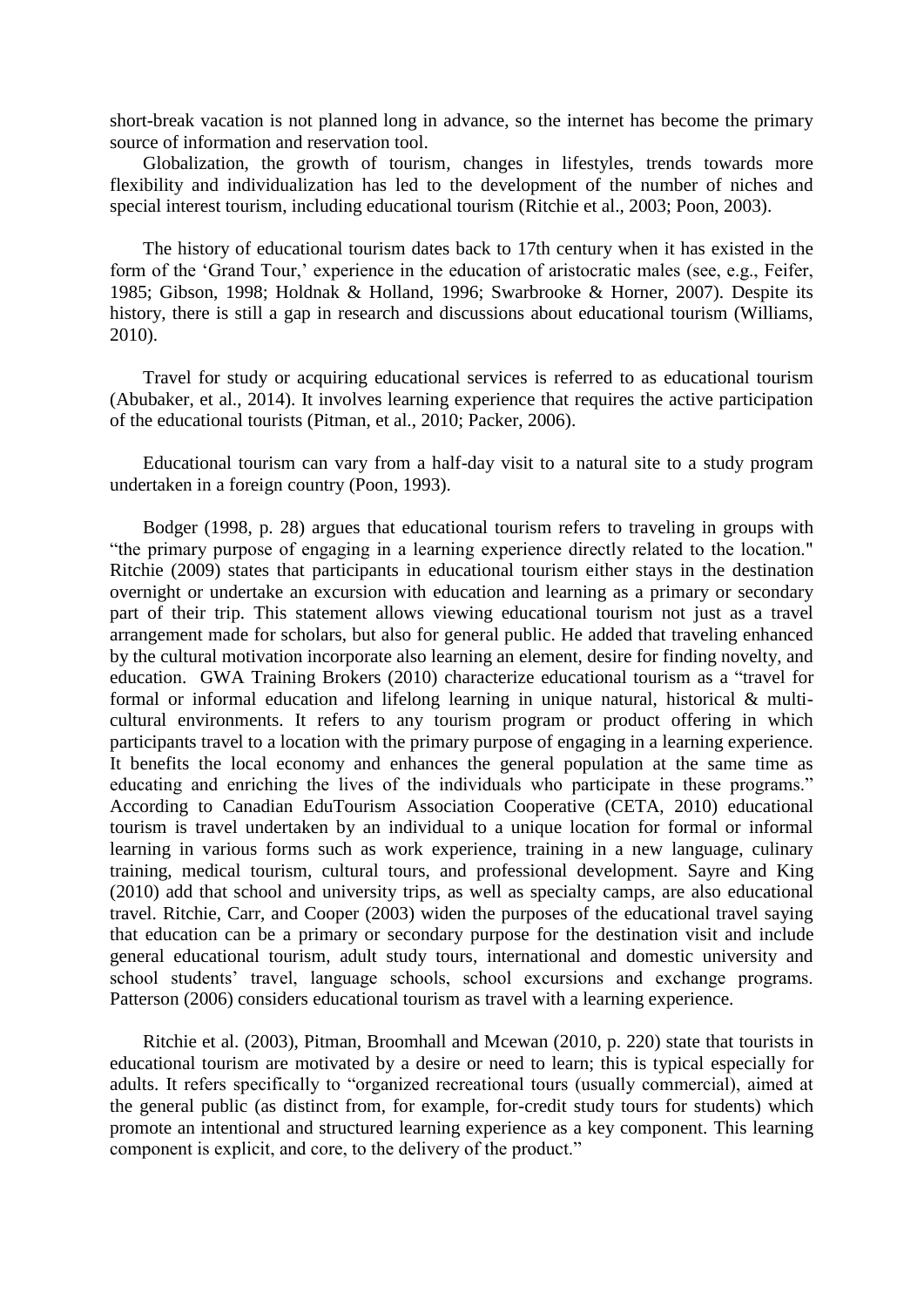Ritchie et al. (2003) argue that learning may be either a primary or secondary motivator to travel and learning may occur formally (using an expert or guide), or informally (independently or self-driven).

Universities often promote some form of educational travel for their students with different length of stay aiming to widen the educational experience of the students. Study abroad experiences often enhance the chance of employment of the graduates. Nevertheless, students often travel not only within the chosen country but also to neighboring ones what allows them to gain multicultural skills.

Skill enhancement trip as a part of the educational tourism can cover different skills from learning how to build houses or grew vegetables to how to protect the nature in combination with the travel experience. These trips are also popular because of their de-stressing factor.

Participation in educational tourism is growing every year. It can improve the level of specific as well as the general education and create new economic opportunities for the knowledge acquired to create social value and, also, educational tourism provides knowledge for people without age difference and creates a platform for lifelong learning.

Educational tourists are good educated, have a higher disposable income, and are concerned about the environment and different cultures (Árnason, 2010; Pitman et al., 2010; Richards, 2011). They are wary of the commodification of cultures (Lyons et al., 2012) and seek an authentic experience they can co-create (Richards, 2011; Pitman et al. 2010).

The primary purpose of educational tourism is to obtain knowledge and experience on specific topics, rather than travel itself. Therefore, it is crucial to involve tour guides or experts providing comments and description of the particular topics that can give a tourist a broader perspective on the subject that is being discussed. The role of such guides is particular as beside the knowledge of the topic they must also understand that educational tourism is based around tourists who pay for the information they get, and they do not want to be treated as regular students. The comments and description should engage or captivate the visitors (Moss, 2009); evoke emotions to promote knowledge, awareness, and learning (ibid). Such an education refers to edutainment (ibid). Edutainment include for example museums; art galleries; exhibitions; zoos; aquariums, planetariums, and arboretums.

Arboretums belong to important dendrological objects that provide a wide range of possibilities for the practical teaching of students in basic biological disciplines. The qualified teaching of vocational subjects does not take place at universities and secondary vocational schools of biological, forestry, horticultural and ecological focus without knowledge of a wide range of original (autochthonous) and introduced (allotone) woods. Arboretums are also places to visit by tourists and the general public to learn about nature, its protection and preservation.

In Slovakia, there are four significant arboretums: (1) Arboretum Kysihýbel and botanic garden at the Forestry High School in Banská Štiavnica; (2) Arboretum in Liptovský Hrádok, (3) Arboretum of the Slovak Academy of Science in Mlyňany; and the Arboretum Borová hora in Zvolen (Hrubík, 2000).

The study aims to verify the zero hypotheses that the visitation at the Arboretum Borová hora of the Technical University in Zvolen is unchanged in the time horizon 2008-2017,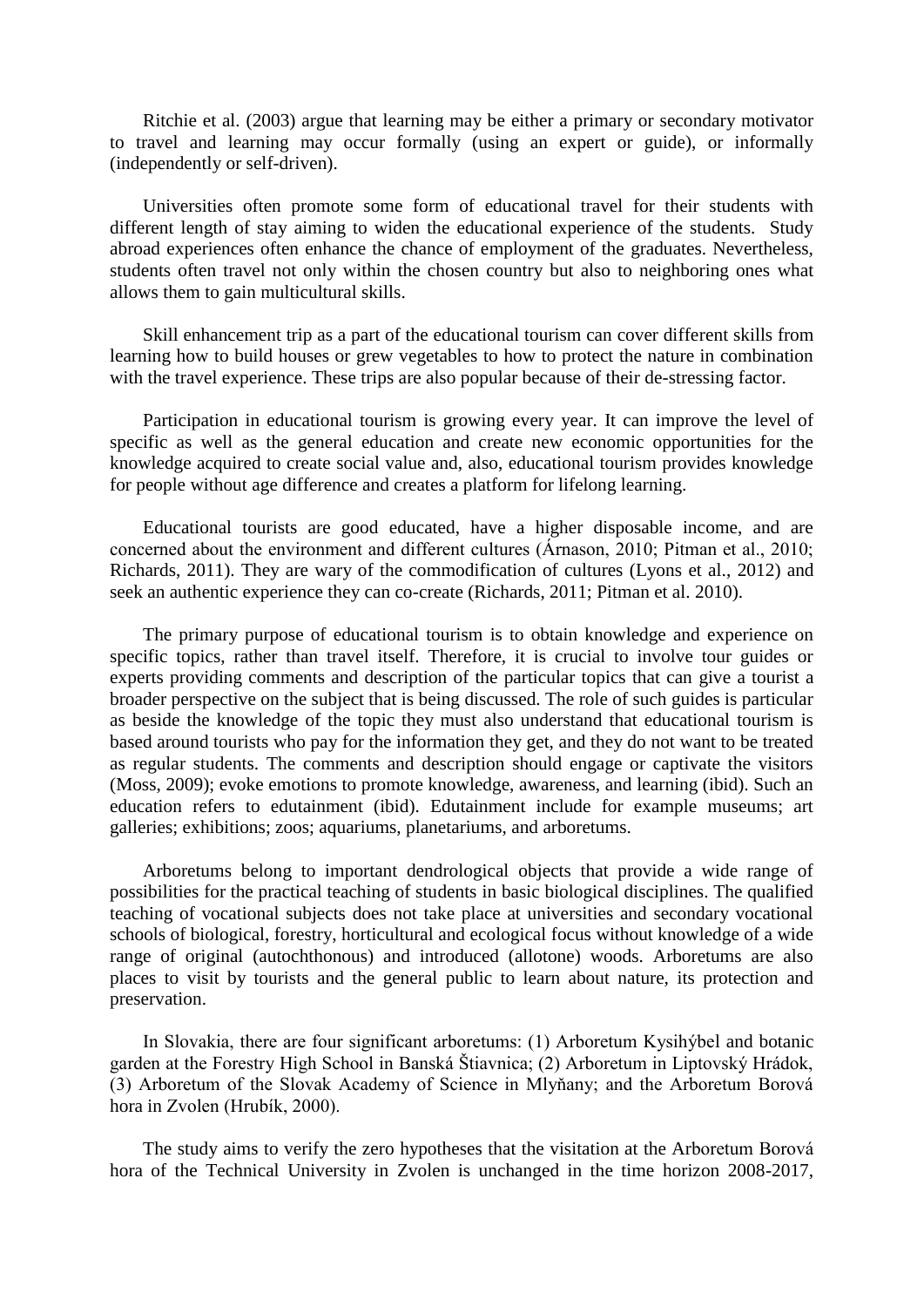specify breakpoints in traffic over the ten-year period, respectively, as well as to assess the impact of climatic factors on the number of visitors.

## **Material and Methods**

Changes or significant breaks in the number of seasonal (March-October) visits were analyzed over the period from 2008 to 2017. The null hypothesis, namely, that the regression coefficient does not change over time and the seasonal visits are stable was tested. A hypothesis was rejected in the case that the breakpoint was detected (based on least squares model parameter estimation). The breakpoint was detected automatically. To test the hypothesis, we estimated two separate linear regression equations; one for the seasonal visit values that are less than or equal to the breakpoint and one for the seasonal visit values that are greater than the breakpoint. Combination of Rosenbrock and Quasi-Newton estimation methods was used to estimate parameters of the Piecewise linear regression model (Hlásny et al., 2014; Shanno & Kettler, 2010; Neter, Wasserman & Kutner, 1990). The significance of the model (correlation coefficient) was tested by t-test.

Residuals of the Piecewise linear regression model to detect the relationship between inter-annual fluctuations in visits and weather were further used. Seasonal March-October precipitation sums were used as the prediction variable and the absolute values of deviations (differences between seasonal visits and the average visits determined by the model in the particular year). The significance of the relationship (correlation coefficient t) was determined by t-test.

To better explain and reveal changes in inter-annual visits we used intra-annual monthly (March-October) visits over the period from 2008 to 2017 as a dependent variable and tested the possible effect of commented excursions and their possible interactions. The effects were tested by using the two-way ANOVA (StatSoft, Inc. (2013).

After reviewing the current state of scientific knowledge in educational tourism, the following research question was formulated: Can guided tours enhance the visitation of the Arboretum?

Visits of Arboretum Borová hora were evaluated over a period of ten years (2008–2017). The number of visitors was recorded monthly, in different categories: K - kindergartens, PS primary schools, SS - secondary schools, UNI+ADP - universities and associations of physically and mentally disabled young and retired people. The entrance of accompanying staff (e. g., supervisors, and teachers) is free of charge at all group entries.

The category others includes the free entrance for public events during the official opening of the visiting season (Welcome Birds Delegates of Spring), various competitions with other organizations (Discover and Protect, Fairy Forest, Universities of the Tertiary Age, etc.), it also includes accompanying excursions for Technical University in Zvolen (TUZVO) (national and foreign), individual entries of TUZVO employees and students who have free admission during the entire visiting season. The category special comprises researchers who repeatedly visit the arboretum due to work on their research projects (e.g., phenology, forest mensuration, bioclimatology, mycology). The category of visitors with 1 and 2  $\epsilon$  ticket reflects the actual number of tickets sold in a given year, the interest of adults, families, retirees, and students in specific months of the visiting season. Besides this, the number of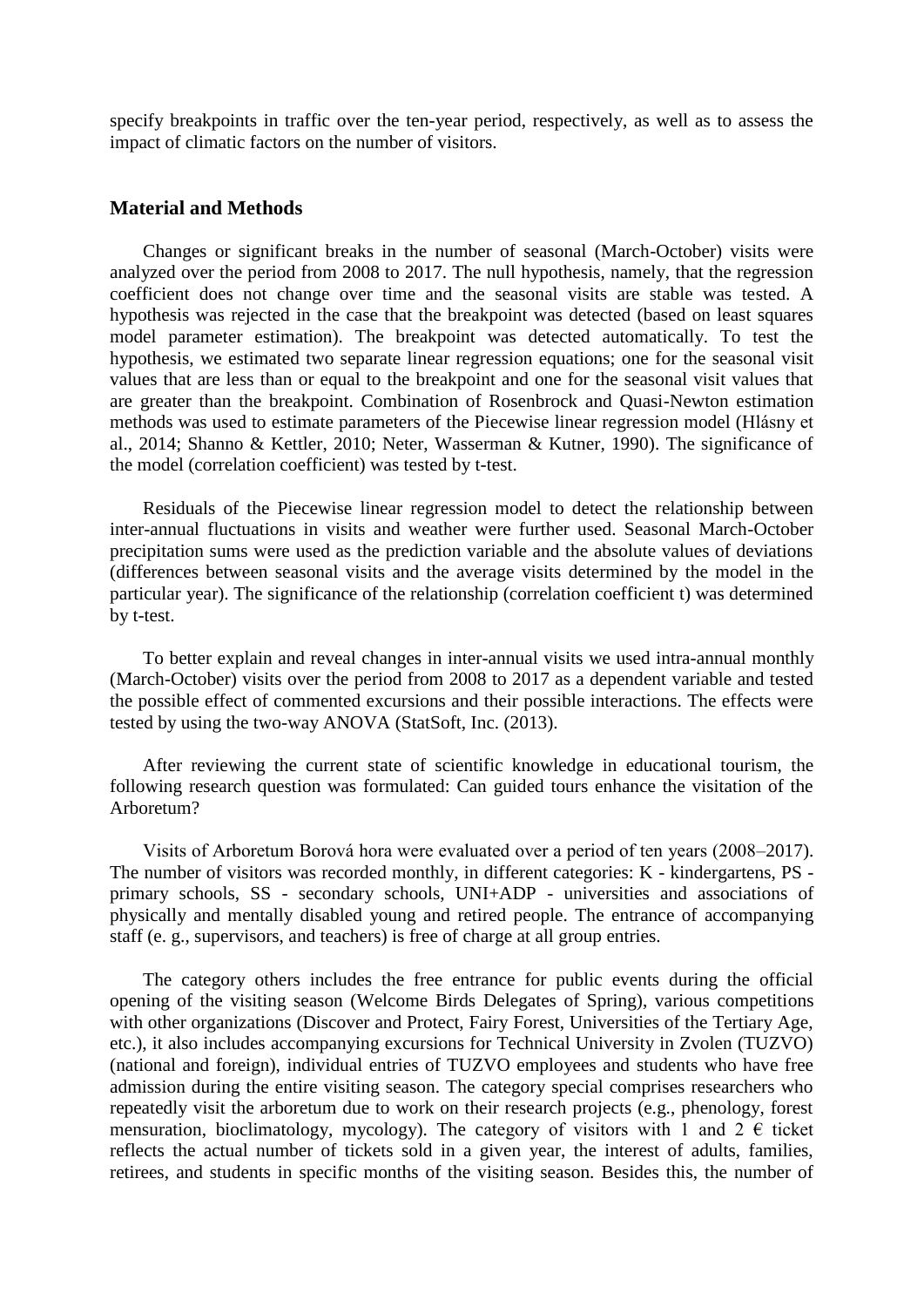excursions and their visitors was also recorded, as well as the number of visits during the Days of Rhododendrons and Days of Roses.

## **Results and Discussions**

Arboretum Borová hora is a scientific and educational institution of the Technical University in Zvolen, established in 1965. The arboretum covers nearly 50 hectares (47.84 ha) within the altitudinal range of 291–377 m above sea level and is one of the most extensive arboreta in Europe.

One of the most important missions of Arboretum Borová hora is education. The professional orientation on the original dendroflora with a particular focus on the tree species of Slovakia allow providing a wide range of lecturers for the Faculty of Forestry e. g. Dendrology, Botany, Bioclimatology, Pedology, Integrated Woods Protection as well as for the Faculty of Ecology and Environmental Studies e. g. Landscape Dendrology, Landscape Design, and Landscape Flower Garden. The arboretum also provides a part of the practical training in Morphology and wood structure and provides facilities for monitoring the degradation of wood in model conditions for Woodworking Faculty. In addition to the students of the Technical University, students from other universities, in particular, the Slovak University of Agriculture in Nitra and the Matej Bel University in Banská Bystrica, also use the arboretum complex, and in recent years also some of the Czech and Polish universities.

For the educational and scientific purposes, the arboretum possesses rich collections of tree species and shrubs, roses, cacti, and succulents.

The collection of Tree species and shrubs are the most extensive and the most important collection of the Arboretum. The main idea behind is to present native tree species of central Europe, and Slovakia in their morphological and geographical variability. Essential populations and rare forms of autochthonous tree species and shrubs are acquired by the arboretum´s or mediated collecting of specimens directly in the forests of Slovakia, respectively, in the areas of their natural distribution. Recorded and archived are also protected and endangered species. The purpose of preserving the autochthonous tree species and shrubs of Slovakia is their initial transfer to the same or partially modified conditions of Arboretum Borová hora. Later, their eventual subsequent reintroduction into the native ecosystems may result in the higher ecological stability of the landscape (Lukáčik et al. 2005, Sedmáková et al., 2018). Currently the collections consist of 4 695 taxonomic (registration) units containing one hundred twenty genera, four hundred eighty-seven species (except species of genus Rosa sp.), 1 036 forms and cultivars of trees and shrubs and 1 512 origins (without significant habit deviations - geographical variability), altogether almost 14 000 registered trees and shrubs. It is a case of a very precious plant material of big importance for preserving the gene pool of tree species of Slovakia. Consequently, in year 1981 the Arboretum was proclaimed a protected area as an expression of the collection value.

The initial aim and the main idea behind The Roses collection were to gather and archive primarily resistant landscape shrub roses with the aim of their utilization in the landscape, which was further expanded with the collection of specimens of roses breeds from the Czech Republic, Moravia, and Slovakia; this closely corresponds with the general concept of arboretum development. At present, more than 800 sorts of roses growth in the Arboretum, from which almost 250 sorts come from Czech and Slovak breeders. The most abundant are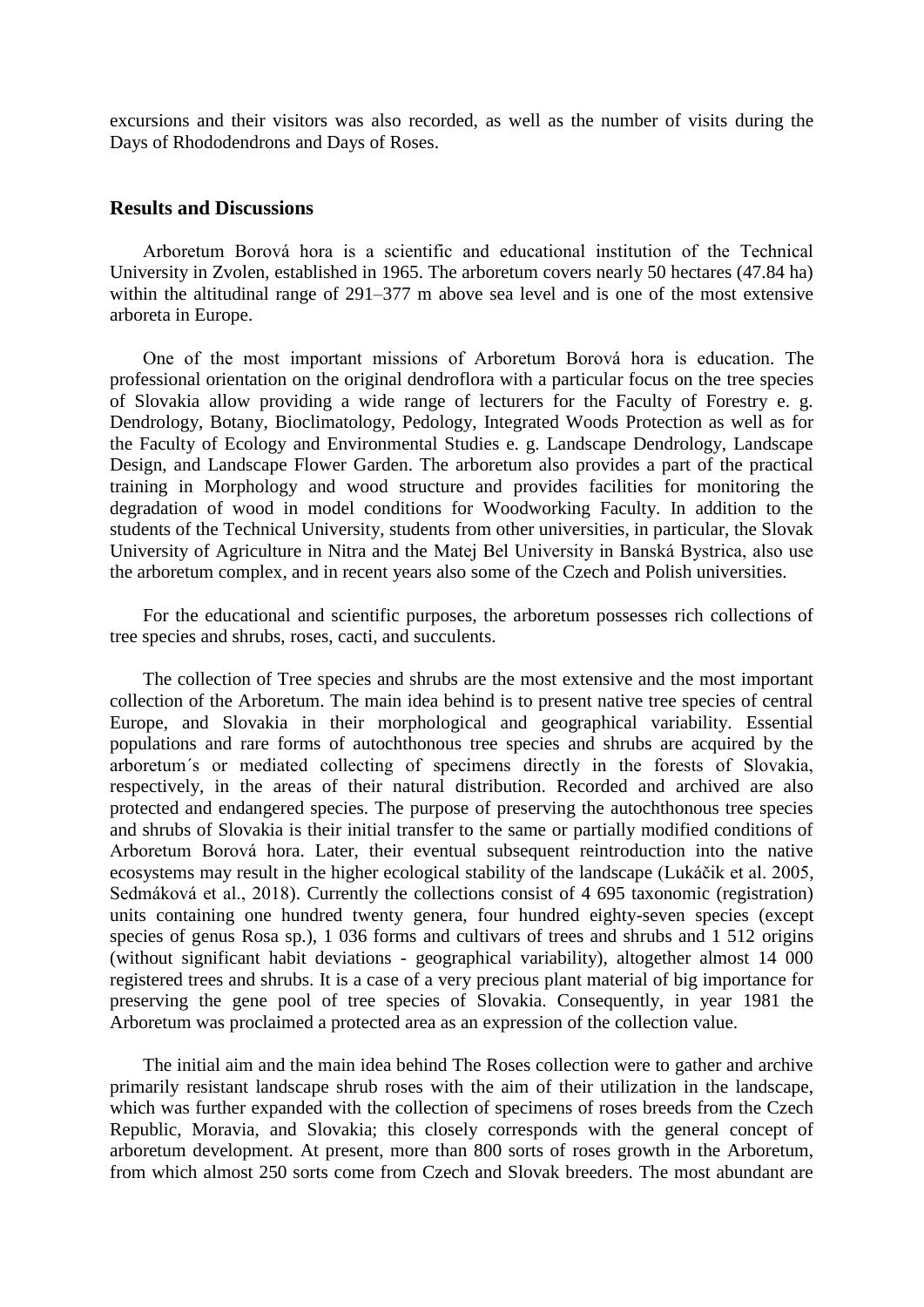old sorts from Czech breeders Jan Böhm and Josef Urban and world-famous rose breeder Rudolf Geschwind. The Roses collection includes the s more than 80 species of botanical roses, together with more than 800 taxonomic units of the genus Rosa sp., with up to 4 000 specimens.

The collection of cacti and succulents is aimed at the botanical family *Cactaceae* and less on succulents. The collection was compiled to show the variability of the species. At present, the collection comprises representatives of seventy-four genera of cacti with 550 taxons and forty-seven genera of succulents with one hundred and fifty taxons. In the arboretum collection, 1500 specimens of xerophilous flora are growing, especially from Mexico, North and South America, with a significant focus on the Convention on International Trade in Endangered Species of Wild Fauna and Flora (CITES) listed plants.

The Arboretum is open to the public on working days from 15 March to 31 October. In the winter season (1 November - 14 March) the arboretum is closed for the public. Entrance fee for the public is different for adults (2  $\epsilon$ ); children over six years, students, and retired visitors (1 $\epsilon$ ); children up to 6 years and mentally and physically challenged visitors have free entrance. Additionally, there are following annual public events organized:

- Welcome Birds Delegates of Spring (since 2009);
- Days of Rhododendrons (since 2004);
- Days of Roses (since 1994);
- Autumn in the Arboretum (since 2012).

The number of visits of Arboretum Borová Hora was evaluated from several aspects. The basic overview of the number of visitors in the last decade is given in Graph 1.

From the values obtained for the 2008–2017 visiting seasons, it can be seen that the number of paying visitors varies according to the total number of visits. The proportion of paying visitors is ranging from 30% to 34%. The exception is the number of visitors in 2010 and 2012 when the number of paying visitors accounted for only a quarter of the total (26%) and respectively in 2017, where the number of paying visitors reached 38% of the total number. Most visitors (around 70%) come to the Arboretum for research and teaching, or because of beneficial free entrance.

Given the general public interests in visiting the Arboretum, the intra-annual monthly numbers of Arboretum visits (March–October) were analyzed. The findings confirm that the plant collections (tree species, roses) are the most attractive for the public in May and June. This finding is valid for all years under the study. To verify the impact of intra-annual fluctuations in number of visits, a model of two-way analysis of variance were used, where the first influencing factor is the month of the year, and the second factor is commented excursions, which has the highest importance during the two important public events: Rhododendron Days (May) and Roses Days (June).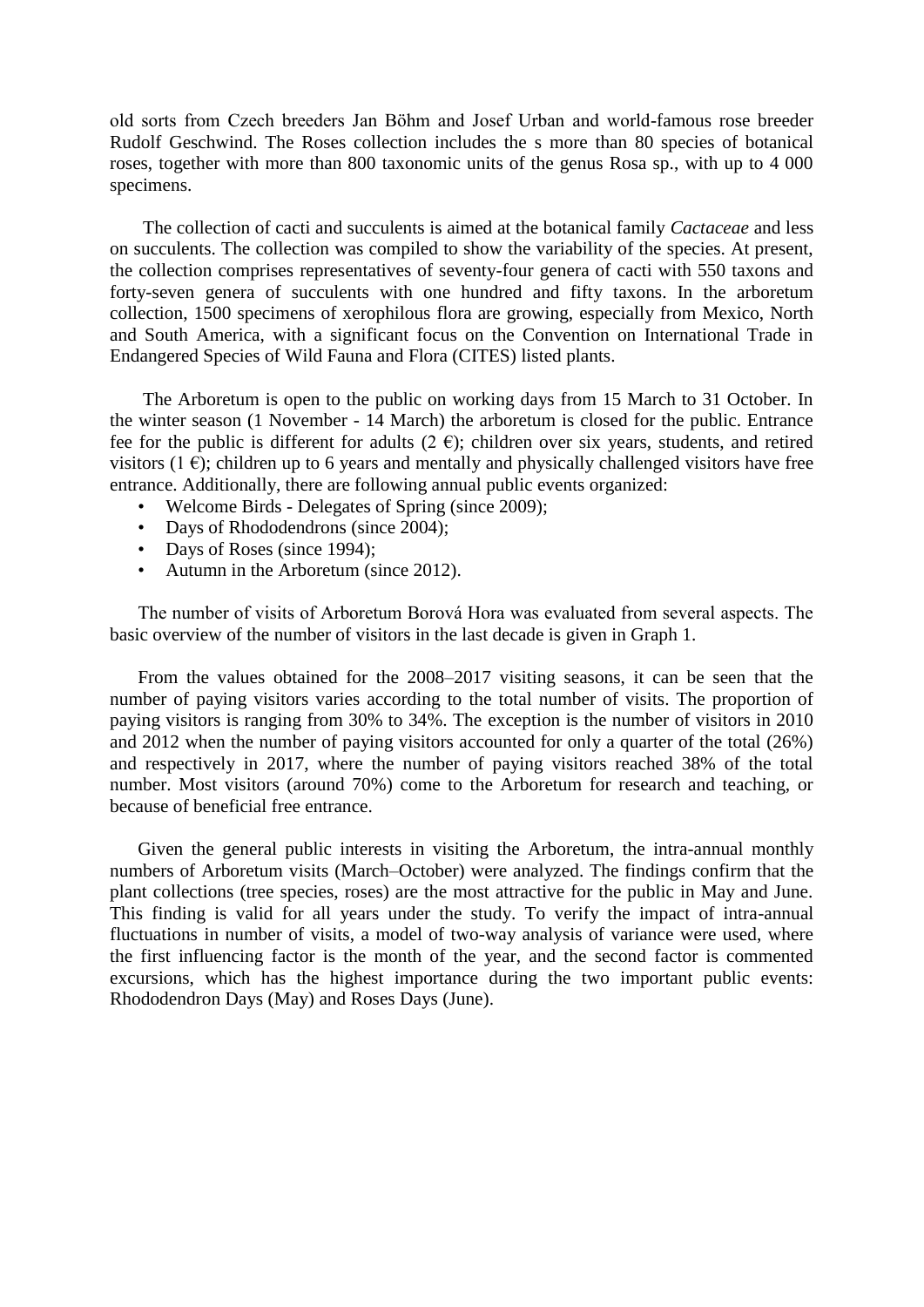



Source: Authors´ Processing

The results of two-way factor analysis (Table 1) confirm the statistically significant importance of the two factors investigated for the impact on Arboretum visits – the calendar month and the commented excursions. The calculated F-test values of the investigated factors and their interaction significantly exceeded the tabular value  $(F_{tab0.01(7.64)=}3.23, (1, 64)$ F<sub>tab0.05(1.64)</sub> 3.98) at the significance level  $\alpha = 0.01$  (month, interaction) and  $\alpha = 0.05$ (commented excursions). Therefore, their mean values can be considered to be affected by the calendar month, commented excursions, or by their interaction.

Table 1

#### **The results two-way analysis of variance of Arboretum Borová Hora visits (2008–2017)**

|                      |             | <b>SS</b> | df | <b>MS</b> | F       | p-level  |
|----------------------|-------------|-----------|----|-----------|---------|----------|
| characteristic       |             |           |    |           |         |          |
| month                |             | 39127067  | 7  | 5589581   | 38,0371 | 0.000000 |
| commented excursions |             | 710941    |    | 710941    | 4,8371  | 0.031473 |
| interaction          |             |           |    |           |         |          |
| (commented)          | excursions* | 5425121   | 7  | 775017    | 5,2731  | 0.000086 |
| month)               |             |           |    |           |         |          |
| error                |             | 9406425   | 64 | 146975    |         |          |

Source: Author´s processing

\* SS - Sum of squares, df – degree of freedom, MS - MS Effect, F - values of F-test, p- level, level of significance

The impact of the calendar month as a factor of natural vegetation growth (the majority of tree species in the temperate zone open leaf buds and flowers in May and June) has the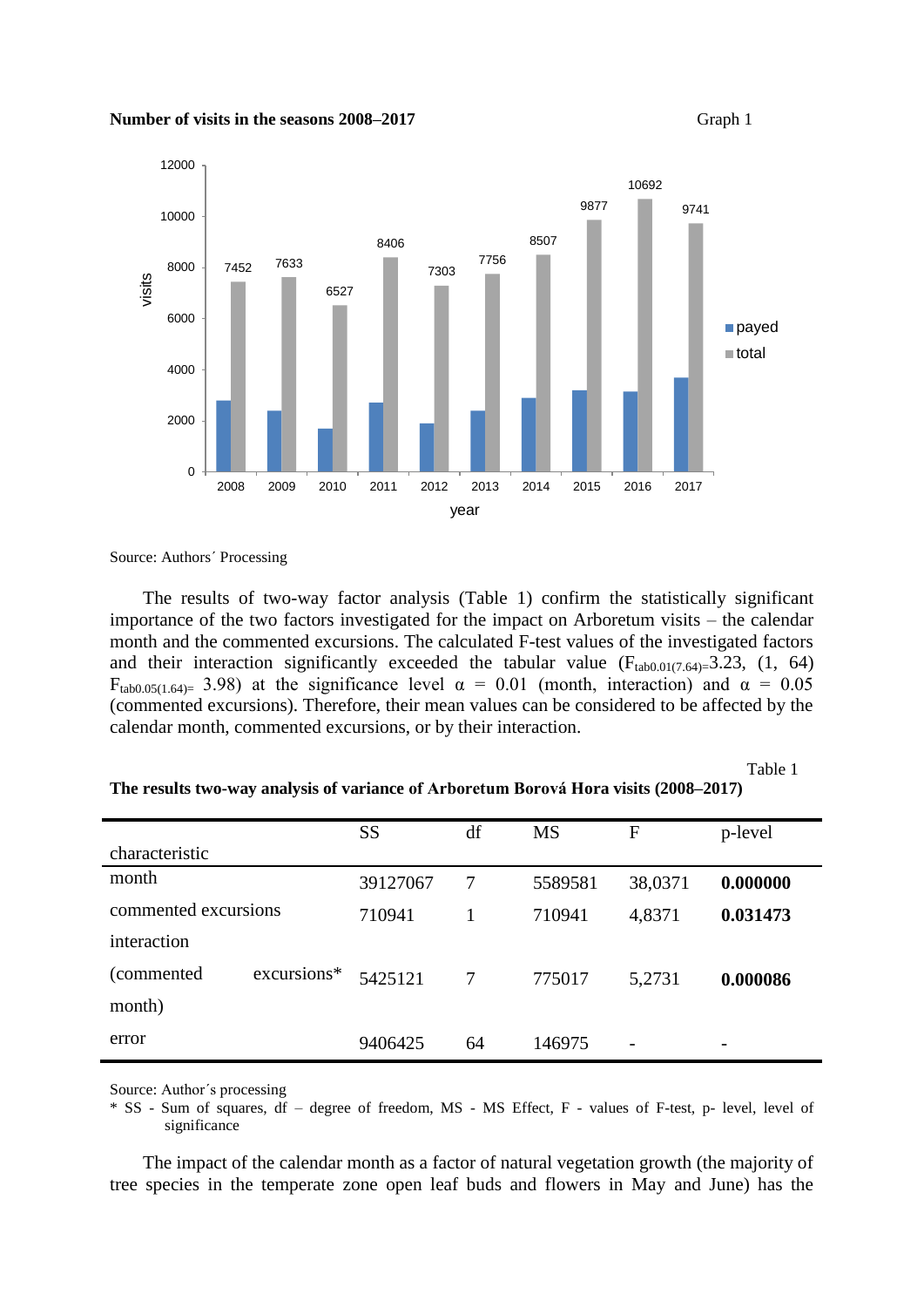profoundly positive impact in May and June. During the summer months (July and August), the number of visitors is the lowest in comparison to other months in the visiting season (Graph 2). This finding can be explained by the fact that during the holiday season the Arboretum area is not visited by the most numerous groups of visitors such as visitors from kindergartens, primary schools, and universities. An increase in the number of visits is recorded in September, October, which is related to the enrolment of pupils and students back into schools and universities, as well as to the launch of a public event Autumn in the Arboretum.

The number of Arboretum visits is significantly (with 95% probability) influenced by the factor commented excursions, resp. accompanying excursions; this proves that the visitors of the Arboretum do not enter facility only with interest to relax, but also with the aim to educate themselves actively, through experience. With a probability of more than 99%, it can also be claimed that the interaction between factors (calendar month \* commented excursions) has a profoundly positive impact on the number of Arboretum visits when the highest demand for accompaniment (commented entries, advising by experts) is in May and June.

To better illustrate the mean values of monthly visits, the 95% confidence interval was used. The monthly numbers of visits in the 10-year period 2008–2017 were divided into the two datasets, 2008–2011 and 2012–2017, with the mean monthly numbers of visits as it is shown in Graph 2.

Graph 2







Note: Marked months (May and June) correspond with the commented excursions and reveal significant differences in number of visits between two studied time periods. Error bars represent 95% of confidence intervals.

Expression using the confidence intervals of the average monthly number of visits shows highly positive changes in the number of visits, especially in May and June following the launch of commented excursions during Rhododendron Days and Roses Days in 2011 (Graph 2, Table 1). In the period 2012–2017, the number of Arboretum visits in May increased by an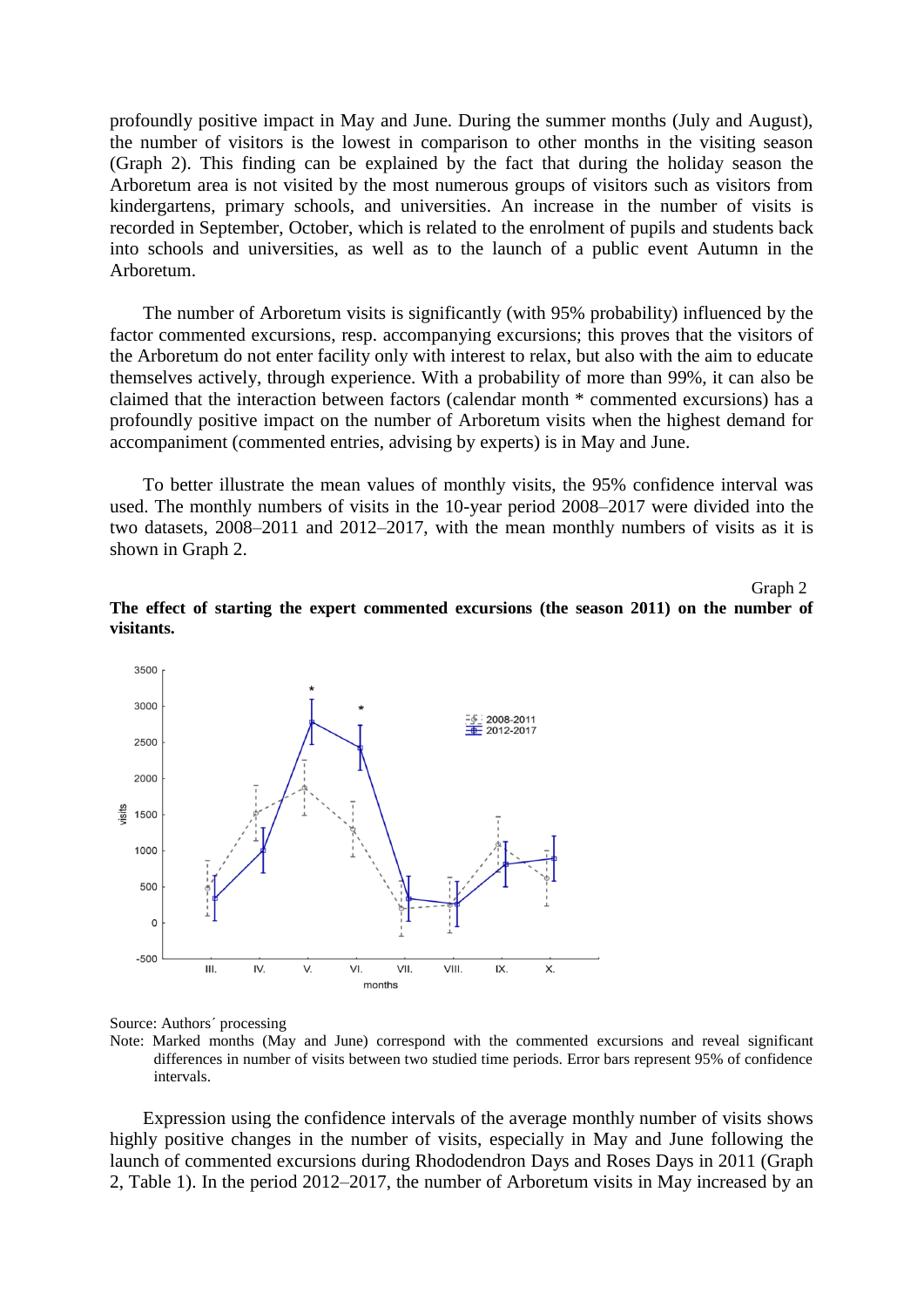average of 1,000 compared to period 2008–2011 and in June (2012–2017) by an average of 1,500 compared to period 2008–2011.

The results of Piecewise linear regression confirmed the overall increasing trend in the number of visits since 2008 (Graph 3). The abrupt change in the number of Arboretum visits occurred in 2011 when the actual number of visitors exceeded the breakpoint determined by the regression analysis. In that year, a massive campaign to promote two major events organized by Arboretum employees in May and June in mass media (Slovak Radio and Television) were conducted. By e-mail, the tourist information centers of the district towns and the regional cities within 50 km and the spa Sliač, Kováčová and Dudince were notified. In 2011 a novelty was introduced during the Rhododendron Days and Roses Days, which together with the better promotion attracted more visitors. Both events last throughout the whole week when the Arboretum is opened to the public even during the weekends. On Saturdays and Sundays, from 2011, thematically commented excursions with no admission fee two times per day during the Rhododendrons and Roses Days were introduced. Through visiting over rhododendrons (a specially marked rhododendron walkway) and Rosarium, visitors learn about rhododendrons and roses from many points of view (a natural area of distribution, breeding, environmental demands, cultivation, sectioning, diseases, and pests).

Graph 3



**Yearly seasonal (March-October) visits with the corresponding breakpoint (vertical full line)** 



Source: Authors´ processing

Note: The average visits before and after the breakpoints are given by the grey curve. Vertical dashed line, the year of a massive campaign in the media and start of regular expert commented excursions (2011); breakpoint corresponds with an opening of new educational routes (2013).

A similar event aimed at deciduous and coniferous tree species, Autumn in the Arboretum, was introduced in 2012. Since then the Arboretum is opened to the public on second October Saturday with an expert commented excursion free of charge in the afternoon. The content of excursion is focused, among others, on tree species, and also on their cultivars, growth forms, their determination, environmental demands. The breakpoint of the Piecewise linear regression analysis corresponds with the year 2013 when three educational routes were opened to the public in the autumn. According to Graph 3, the predicted number of visits in the year 2014 (gray dot line) slightly exceeds the real number of visits with a deviation of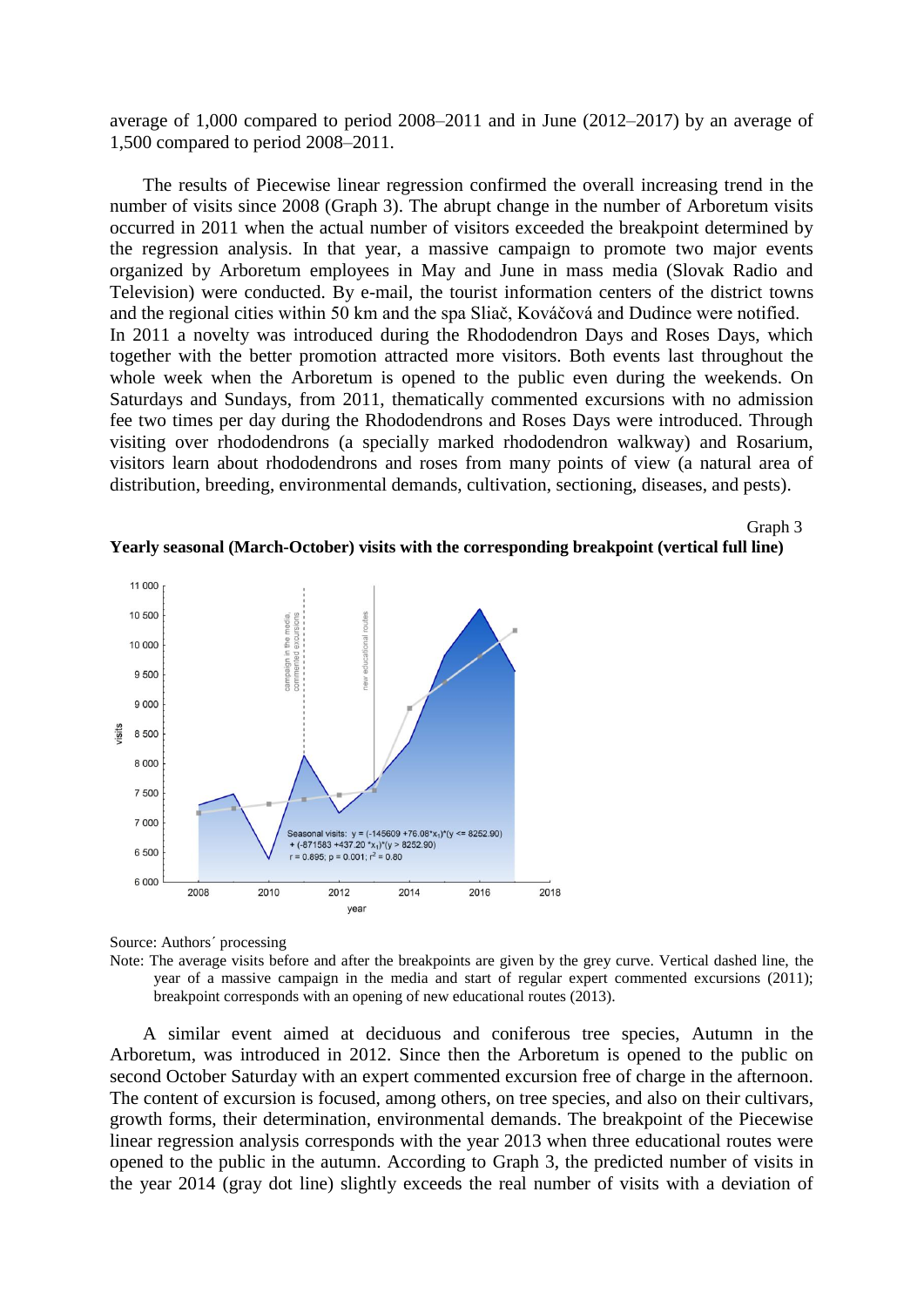1,100 visitors (blue line). Routes with educational panels devoted to tree species (green route 1.5 km; blue route 2 km) and roses (red route Rosarium 0.5 km) were additionally complemented by yellow route (1.3 km) in 2016. The yellow route is exceptional thanks to the unique natural conditions of the Arboretum, where on a relatively small area, visitors approach two diametrically different exhibitions of tree species associations; namely, trees representing forest steppes (naturally occurring water deficient ecosystems) and trees of floodplain forests (ecosystems with higher groundwater levels).

In 2017, there is a decrease in the actual number of visits, evident from Graph 1 and 3. Based on the primary records this fact can be documented by a lower number of secondary and university students (demographic population decline). At the same time, the number of visitors with purchased tickets (3,700 visitors, Graph 1) has increased which points to increasing awareness of the general public about the enhanced possibilities of education and recreation in the Arboretum Borová hora.

As a result of changes undertaken towards the general public in 2011, there is also an increase in the number of guided excursions, respectively commented entries. The graphical course of the number of guided excursions is illustrated in Graph 4.

Graph 4

### **Number of experts commented excursions (2008–2017) in Arboretum Borová hora, Technical University in Zvolen**



Source: Authors´ processing

The Graph 4 shows that the number of guided excursions for a general public, experts as well as scientifically-oriented attendants increased after 2011. It is necessary to confirm that measures undertaken to increase Arboretum visits were primarily directed towards the population of Slovakia. Number and expert commented excursions organized for foreigners, respectively for the guests of the Technical University in Zvolen can only be considered as being secondarily affected by the above mentioned measures, or that an incentive to visit the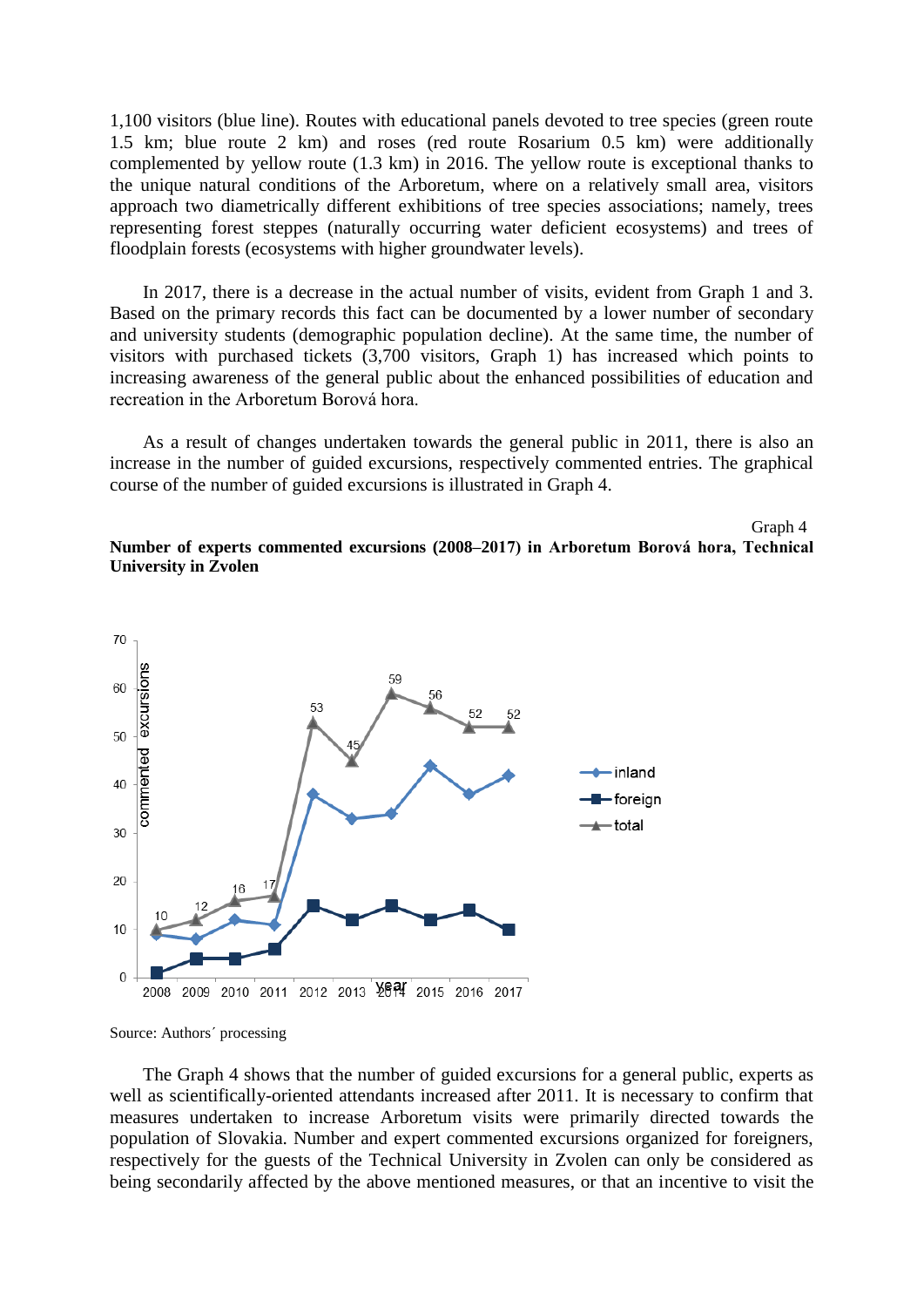Arboretum has originated abroad. Visits of this kind include multiple excursions organized for Finnish, German, Croatian, Hungarian foresters, German, Finnish and International Dendrology Society, or a World Federation of Roses Societies. A special group represents foreign scientists with a direct or with only informative interest in Arboretum collections. The average number of commented excursions to foreigners for the period 2012–2017 is thirteen, with an average of two hundred twenty-five foreign visitors per year.

The interest in expert commented excursions in the Slovak language ranges from thirtythree to forty-two excursions in the period 2012–2017, and represents on average 38.17 excursions per year, with an average annual number of 1 409 visitors. This is in particular adult lifelong education (forestry organizations), children's university of forestry, biological excursions of primary schools, scholarly excursions of secondary schools, excursions of university students, Universities of the Third Age, excursions for gardening associations, other public organizations or similar.

In spite of the measures that aim to show the visitors of Arboretum Borová hora as much as possible of their collection fund, to clarify the significance and uniqueness of the native tree species and their morphological and geographical variability, the number of Arboretum visits heavily depends on the weather, especially on the number of rainy days (Graph 5).

**The impact of weather fluctuations (March–October precipitation sums) on the differences in number of visits**

Graph 5



Source: Authors´ processing Note: Differences are calculated as deviations of visits in the season from the average modeled visits in that season.

For the calculation of the precipitation impact, the data obtained from the meteorological station in Arboretum Borová hora, specifically monthly precipitation sums during the visiting season (March–October) in the studied period 2008–2017 was used. Differences in the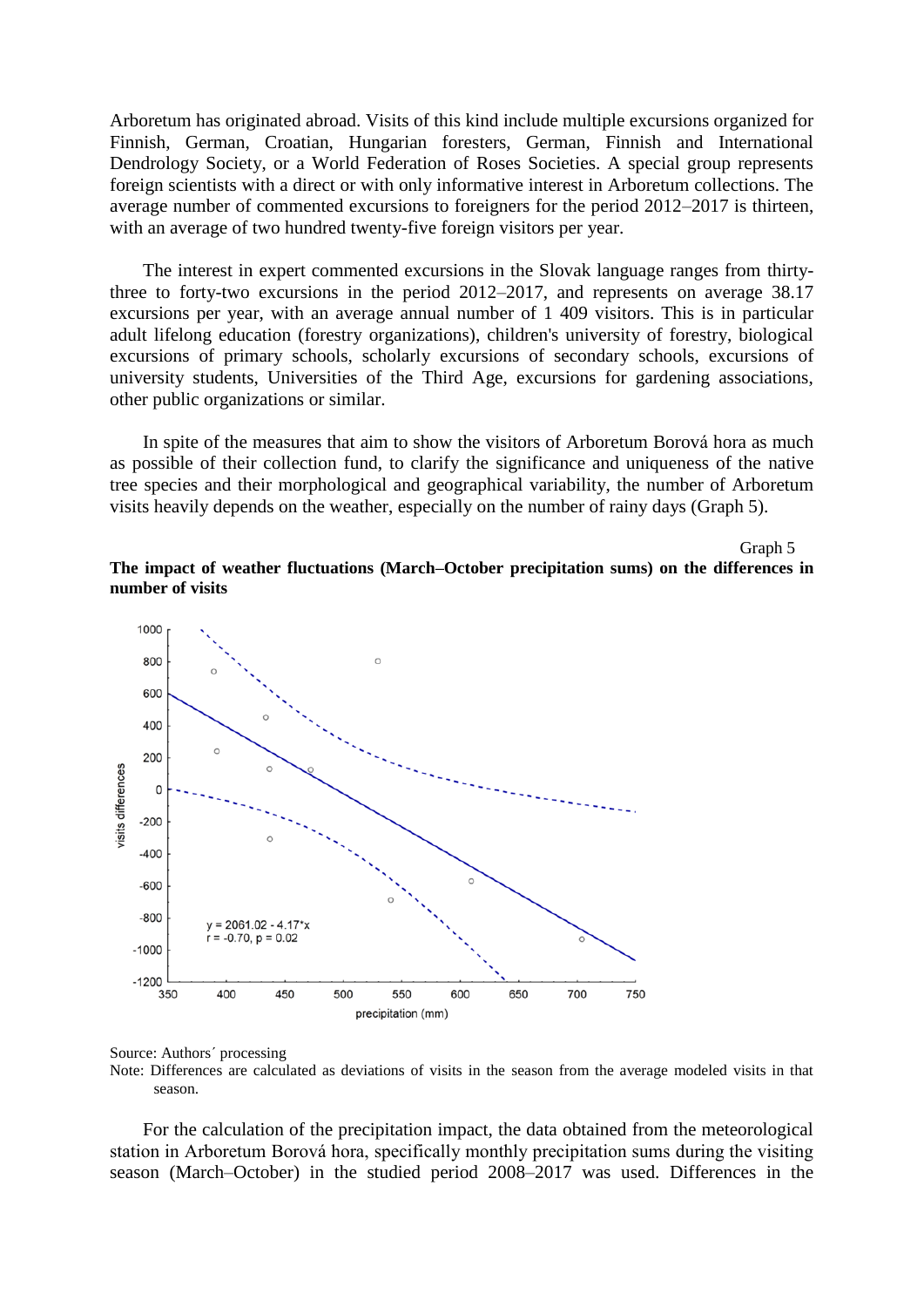number of visits were calculated as the absolute seasonal deviations in some visits from the average modeled number of visits in a particular season (Graph 3) and were related to the precipitation sums in the studied period (March– October) of the corresponding calendar year. Chart data demonstrates the substantial negative impact of precipitation on the number of Arboretum visits ( $r = -0.70$ ). Positive residuals (deviations) represent the higher number of visits than mean modeled number of visits and the negative deviations (in the bottom right area of Graph 5) lower number of visits.

The number of Arboretum visits was not negatively affected by precipitation in the observed 10-year period when the precipitation in the visiting season varied around the longterm average sum of precipitation in the vegetation period (400 mm). The visible difference in the number of visits was in 2010 and 2012 (Graph 1 and 3) when the precipitation had a profoundly negative impact on the number of Arboretum visits. The year 2010 is among the rainiest seasons from the beginning of the meteorological measurements in the Arboretum (since 1978), when the precipitation sum in March–October exceeded the annual long-term average precipitation sum (704.1 mm, the annual sum in 2010 was 973.4 mm), similarly as it was in 2012. The impact of precipitation was significantly reflected in the number of paying visitors when in 2010 only 1,700 visitors purchased the ticket and similarly 1,900 visitors in 2012.

# **Conclusion**

Educational tourism that is one of the fastest growing areas of the travel and tourism has a wide variety of forms, but all of them have many in common, e. g., self-improvement, learning while having fun, agelessness.

The results of the study give a positive answer to the research question Can guided tours enhance the visitation of the Arboretum? It can be stated that the number of Arboretum visits is significantly influenced by the offer of guided excursions especially in the month of May and June. Substantial negative impact of the precipitation on the visitation could not be approved for the studied period as a whole; however it had negative impact in particular years. The null hypothesis that the regression coefficient does not change over time and the seasonal visits are stable was disproved.

The results of the regression analysis confirmed that the targeted introduction of novelties (or new impetus) for arboretum visitors (commented free excursions during the Rhododendrons and Roses Days weekends commenced in 2011) increased the overall arboretum traffic and awareness of Arboretum Borová hora.

In 2018, the smartphone application "Arborétum Borová hora" was introduced to the experts and public from the beginning of the new visiting season. The visitor learns everything about arboretum collections and educational routes. The advantage of the application is the possibility to use an interactive map and bee cons located directly in the terrain. The application based on a booted Bluetooth connection on the smartphone, points out the current position of the visitor and highlights the plant species, trees and shrubs in that particular place in the Arboretum.

The future studies should include the influence of introduction the smartphone application on Arboretum visitation.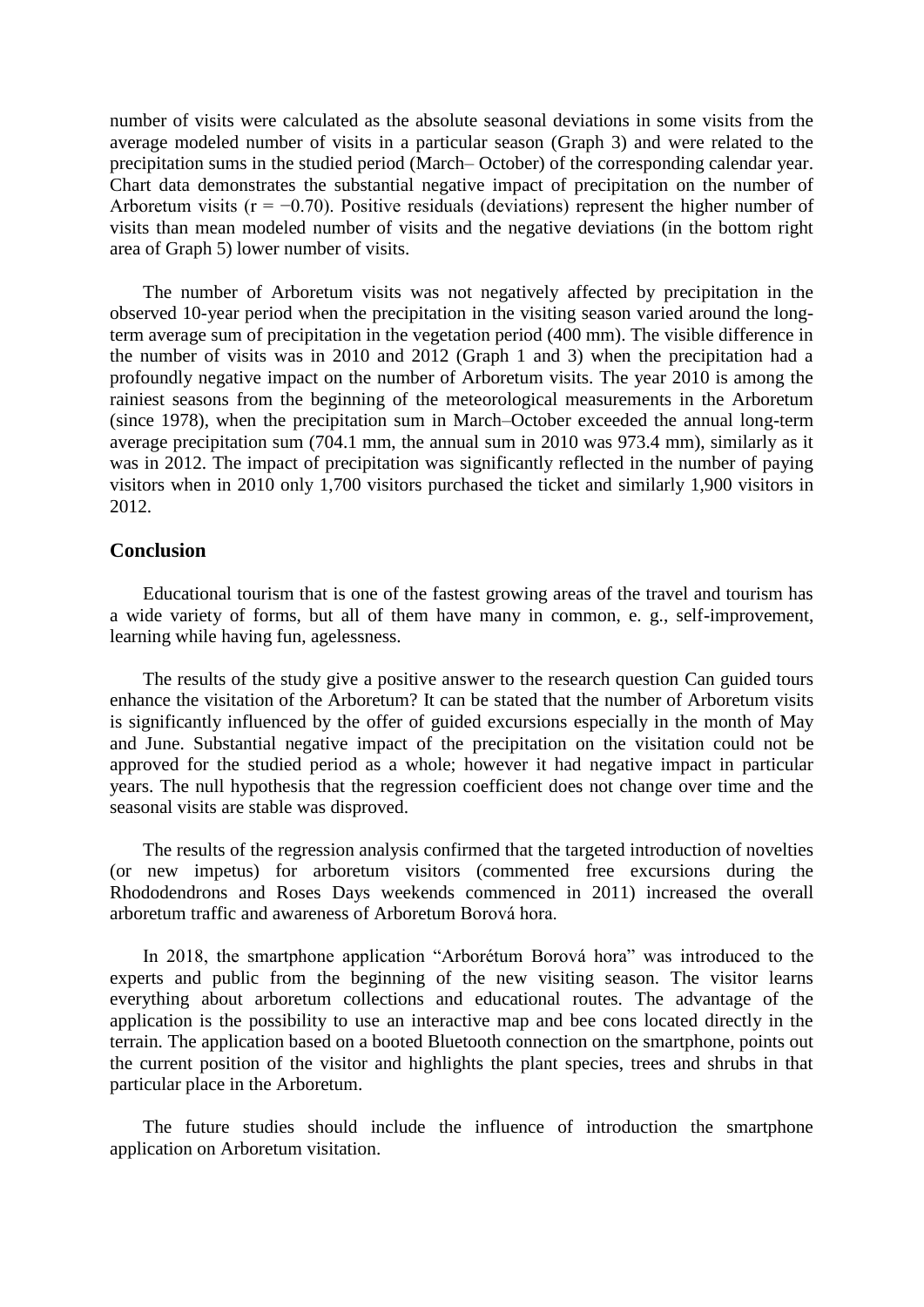# **References**

Abubaker, A. M., Shneikat, B. H. T. & Oday, A. (2014). Motivational factors for educational tourism: A case study for Northern Cyprus. Tourism Management Perspectives, 11, 58-62.

Árnason, P. (2010). *Thoughts on educational (geo) tourism*, University of Iceland: Hornafjörður Rural Research Centre, Háskóli Islands.

Bodger, D. (1998). Leisure, learning, and travel, Journal of Physical Education, Recreation & Dance, 69(4), 28-31.

Feifer, M. (1985). *Going Places: The Ways of the Tourist From Imperial Rome to the Present Day*, London: Macmillan.

Gibson, H. (1998). The educational tourist. In: Journal of Physical Education. Recreation and Dance, 69(4), 32-34.

Hlásny, T., Barcza, Z., Barka, I., Merganičová, K., Sedmák, R., Kern, A., Pajtík, J., Balázs, B., Fabrika, M., Churkina, G. (2014). Future carbon cycle in mountain spruce forests of Central Europe : Modelling framework and ecological inferences*. Forest Ecology and Management*, 328, 55–68.

Holdnak, A., Holland, S. (1996). Edutourism: vacationing to learn, Parks and Recreation, 31(9), 72-75.

Hrubík, P. (2000). Arboréta a ich význam pri výučbe sadovníckej dendrológie. J. Lipták & I. Lukáčik, I. (eds.), pp. 137-142, *Arboréta, premenlivosť a introdukcia drevín*, Zvolen: Lesnícky výskumný ústav.

Jarábková, J. & Hamada, M. (2012). Creativity and Rural Tourism, *Creative and Knowledge Society*, 2(2), 5-15.

Lukáčik I., Čížová M., Ježovič V. & Škvareninová J. (2005). Arboretum Borová hora 1965- 2005. Zvolen: Technical University in Zvolen Press.

Lyons, K., Hanley, J., Wearing, S. & Neil, J. (2012). Gap year volunteer tourism: myths of global citizenship? *Annals of Tourism Research*, 39(1), 361-378.

Moss, S. (ed) (2009). *The entertainment industry: an introduction*. Wallingford: CABI.

Neter, J., Wasserman, W., Kutner, M. H. (1990). Applied Linear Statistical Models, Burr Ridge: Irwin.

Packer, J. (2006). Learning Fun: The Unique Contribution of Educational Leisure Experiences. The Museum Journal, 49(3), 329-344.

Patterson, I. (2006). Growing Older: Tourism and Leisure Behaviour of Older Adults. India: Cabi.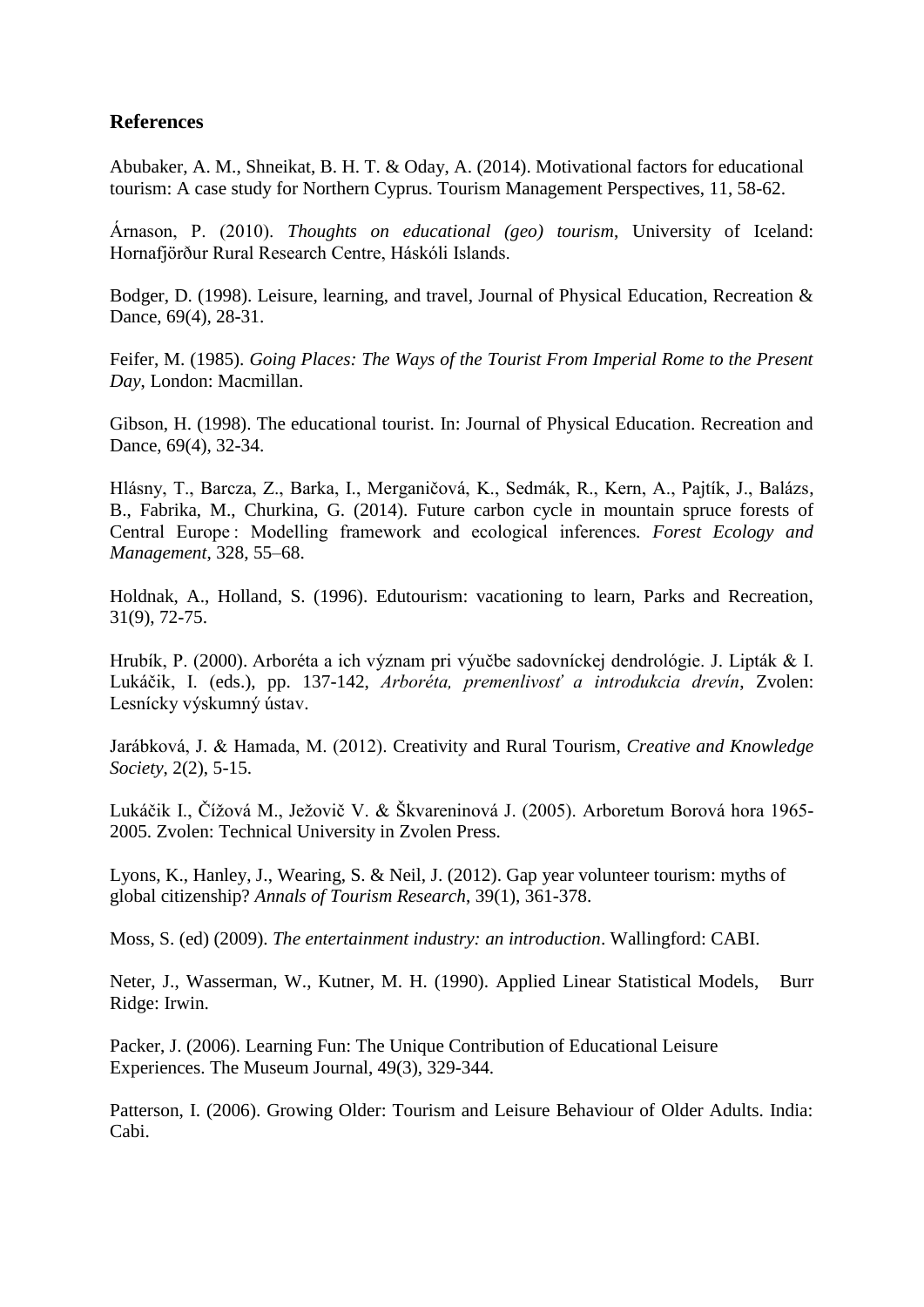Poon, A. (1993). Tourism, technology and competitive strategies, Oxon: Cabi International **Publication** 

Pitman, T., Broomhall, S. & Mcewan, J. (2010). Adult learning in educational tourism, Australian Journal of Adult Learning, 50(2), 219-238.

Richards, G. (2011). Cultural tourism trends in Europe: a context for the development of Cultural Route"s. In K. Khovanova-Rubicondo (Ed.) *Impact of European Cultural Routes on SMEs' innovation and competitiveness,* pp. 21-39, Strasbourg: Council of Europe Publishing.

Ritchie, B. W., Carr, N. & Cooper, Ch. P. (2003). Managing Educational Tourism (Aspects of Tourism), Clavedon: Channel View Publications .

Sayre, S. & King, C. (2010). Entertainment and Society: Influences, Impacts and Innovations. Newyork: Routledge.

Sedmáková, D., Saniga, M., Kucbel, S., Pittner, J., Kýpeťová, M., Jaloviar, P., Bugala, M., Vencurik, J., Lukáčik, I. (2017). Irregular shelterwood cuttings promote viability of European yew population growing in a managed forest: a case study from the Starohorské Mountains, Slovakia. *Forests*, *Special Issue Forest Sustainable Management,* 8(8), 289.

Shanno, D. F. & Kettler, P. C. (1970). Optimal conditioning of quasi-Newton methods, Mathematics of Computation, 24(11), 657-664.

StatSoft, Inc. (2013). STATISTICA (data analysis software system), version 12. www.statsoft.com.

Swarbrooke, J. & Horner, S. (2007). Consumer behaviour in tourism, Oxford: Butterworth-Heinemann.

Williams, P. (2010). Educational tourism: Understanding the concept, recognising the value. Tourism Insights, January, unpaginated.

# **Doc. Ing. Alžbeta Kiráľová, Ph.D.**

University College of Business in Prague, o. p. s., Czech Republic kiralova@vso-praha.eu

Alžbeta Kiráľová holds the position of Vice Rector for Academic Affairs and External Relations at the University College of Business in Prague. In her research, she is focusing on destination marketing and management, sustainable development, gastronomy, education, sport, creative and heritage tourism.

**Ing. Ivana Sarvašová, Ph.D.** Arboretum Borová hora Technical University in Zvolen, Slovakia http:// www.arboretum.sk ivana.sarvasova@tuzvo.sk